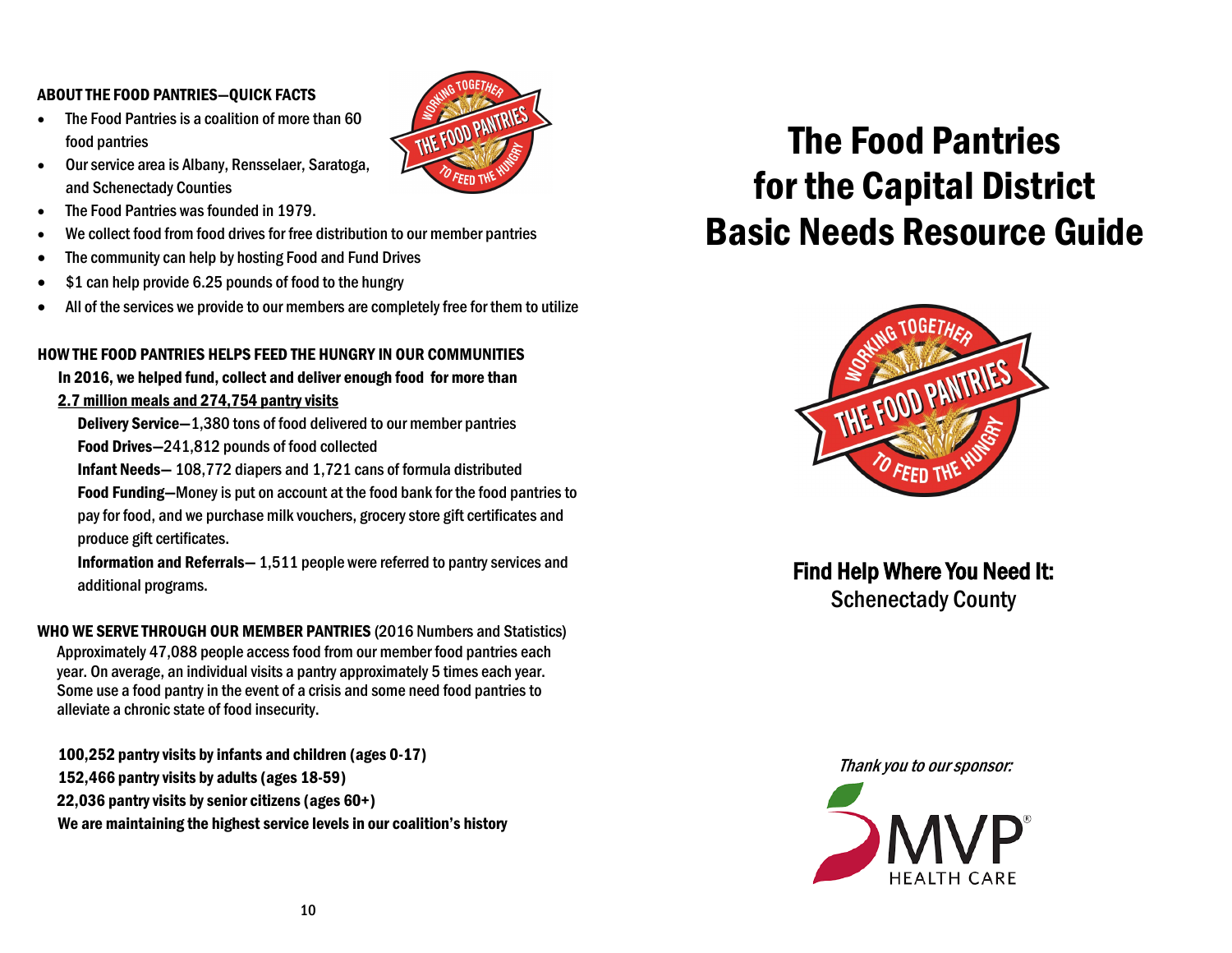## Table of Contents

- Pg. 4-5 Hotline and Service Referral List
- Pg. 6-8 Schenectady County Resource Guide
- Pg. 9-11 Quick Facts About Hunger and The Food Pantries for the Capital District

#### The Food Pantries for the Capital District d/b/a The Food Pantries 32 Essex Street Albany, NY 12206 518-458-1167 pantries@thefoodpantries.org www.TheFoodPantries.org

#### The Food Pantries for the Capital District

Mission: To address hunger in the Capital District through our member food pantries. We support our members by providing funding, purchasing, collecting and delivering food. We provide a forum for networking, coordination of services, education and training.



Vision: A dynamic network of well-stocked food pantries nourishing our hungry neighbors in the Capital District.

#### ABOUT HUNGER IN THE CAPITAL DISTRICT

According to Feeding America, more than 2.67 million children and adults in New York are food insecure. Essentially, more than 13.5% of the population of NY do not have enough food to meet basic nutritional needs.

New York State and Capital District hunger statistics (2015)

New York State

12.6% of total population = 2,502,250 people are food insecure 19.4% of children = 819,460 infants and children are food insecure Albany County

13.0% of total population = 40,070 people are food insecure 17.3% of children = 10,230 infants and children are food insecure Rensselaer County

11.7% of total population = 18,720 people are food insecure 19.1% of children = 6,250 infants and children are food insecure

#### Saratoga County

8.8% of total population = 19,760 people are food insecure

15.6% of children = 7,520 infants and children are food insecure Schenectady County

11.8% of total population = 18,210 people are food insecure 18.7% of children = 6,380 infants and children are food insecure

#### TRUTH AND MYTH OF THE SNAP (formerly called food stamps) PROGRAM

MYTH-SNAP provides enough food to the hungry TRUTH-On average, 41.5% of the hungry in our 4 counties do not qualify for SNAP, according to Feeding America

TRUTH-benefits typically supply enough food for only 3 weeks of the month TRUTH-Snap only provides approximately a \$4.67 per day food allowance, according to Center on Budget and Policy Priorities

TRUTH-Some people who are food insecure do not want to apply for SNAP—they just need short-term assistance or only visit a pantry to fill a gap in income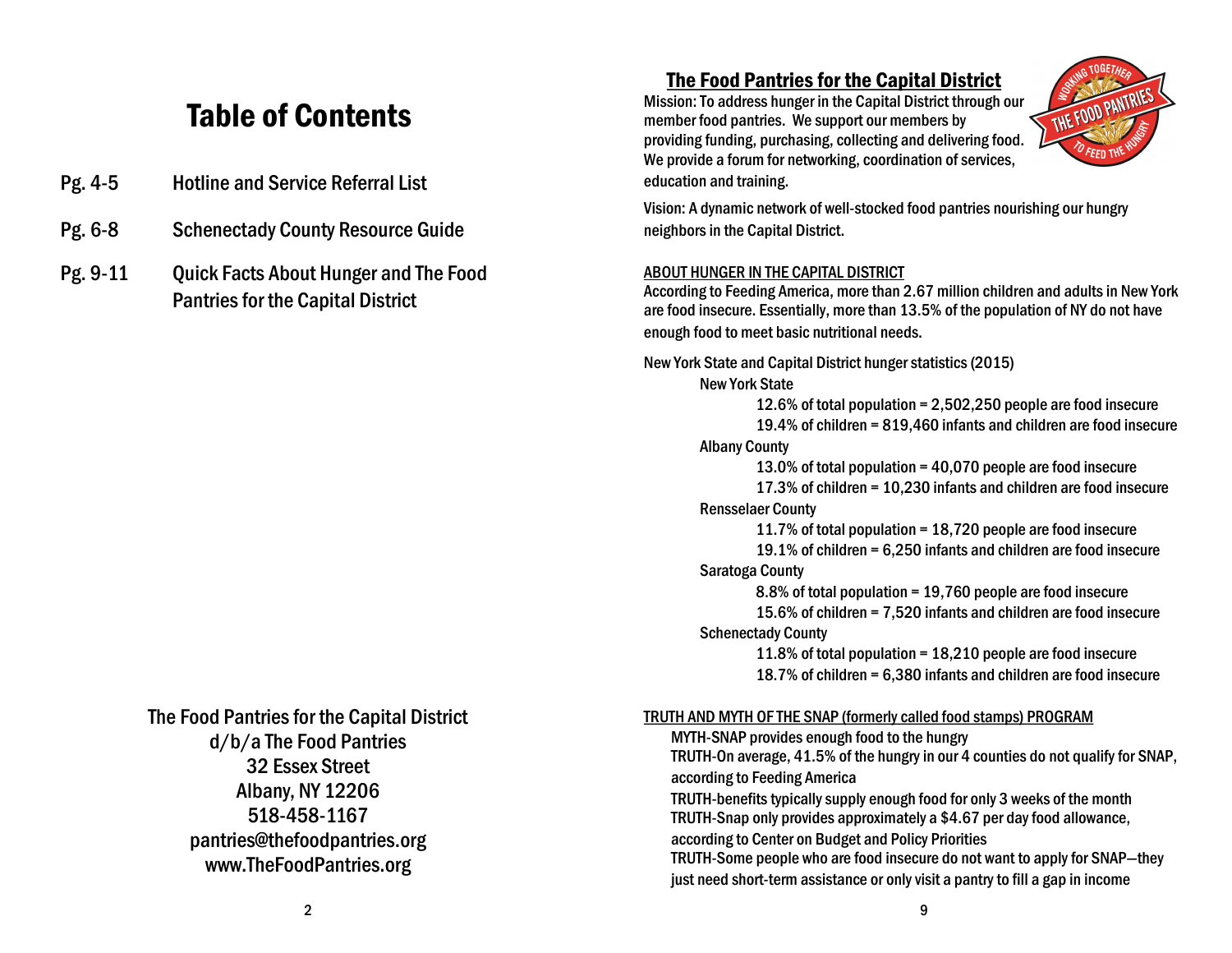### Schenectady Community Resources

| <b>Legal Aid Society</b>                                              | (518) 462-6765 | 55 Colvin Avenue,<br>Albany |
|-----------------------------------------------------------------------|----------------|-----------------------------|
| <b>Schenectady Community Action Program</b><br>(SCAP) Resource Center | (518) 374-9181 | 913 Albany Street           |
| <b>Schenectady One Stop Center</b>                                    | (518) 344-2735 | 797 Broadway                |
| Schenectady County Chapter, NYSARC, Inc.                              | (518) 372-1160 | 214 State Street            |
| <b>Schenectady Inner City Ministry</b>                                | (518) 374-2683 | 930 Albany Street           |

### Schenectady County Social Services

| <b>Schenectady County DSS</b>                      | (518) 388-4644 | 797 Broadway |
|----------------------------------------------------|----------------|--------------|
| <b>DSS Adult Protective Services - Schenectady</b> | (518) 344-2830 | 797 Broadway |

### Schenectady Housing and Shelter Assistance

| <b>Schenectady Community Action</b><br>Program, Inc. (SCAP) | (518) 374-9181 | 913 Albany Street                                          |
|-------------------------------------------------------------|----------------|------------------------------------------------------------|
| <b>Bethesda House of Schenectady</b>                        | (518) 374-7873 | 834 State Street                                           |
| <b>City Mission of Schenectady</b>                          | (518) 372-9311 | <b>425 Hamilton Street</b>                                 |
| <b>Veteran and Community</b><br><b>Housing Coalition</b>    | (518) 885-0091 | 20 Prospect Street,<br>Building 2, Suite 313, Ballston Spa |

### Schenectady Clothing and Furniture Assistance

| <b>Salvation Army Schenectady Corps</b><br><b>Community Center</b> | (518) 346-0222 | 222 Lafayette Street |
|--------------------------------------------------------------------|----------------|----------------------|
| <b>Schenectady Community Action Program (SCAP)</b>                 | (518) 374-9181 | 913 Albany Street    |
| Home Furnishings Program, Inc.                                     | (518) 346-2444 | 603 State Street     |

\*Price points may vary - call ahead for availability and pricing



### Free or low-cost health insurance. Find out if you are eligible today.\*

MVP Health Care® has a range of affordable, highquality health plans available through the NY State of Health™ Marketplace.

- Free or low-cost New York State sponsored Medicaid Managed Care and Child Health Plus
- · \$0 and \$20 premium Plans
- . Many individual and family plans
- Call 1-800-TALK-MVP (825-5687) (TTY 1-800-662-1220)





Look for MVP Health Care when applying for health insurance on the NY State of Health™ Marketplace. To learn more about applying for health insurance through the NY State of Health™, The Official Health Plan Marketplace, visit nystateofhealth.ny.gov or call 1-855-355-5777. Health benefit plans are issued or administered by MVP Health Plan, Inc.; MVP Health Insurance Company; MVP Select Care, Inc.; and MVP Health Services Corp., operating subsidiaries of MVP Health Care, Inc. Not all plans available in all states and counties. \*Discounted rates are dependent on subsidy eligibility and are not available in all counties. Individual premium rate may vary.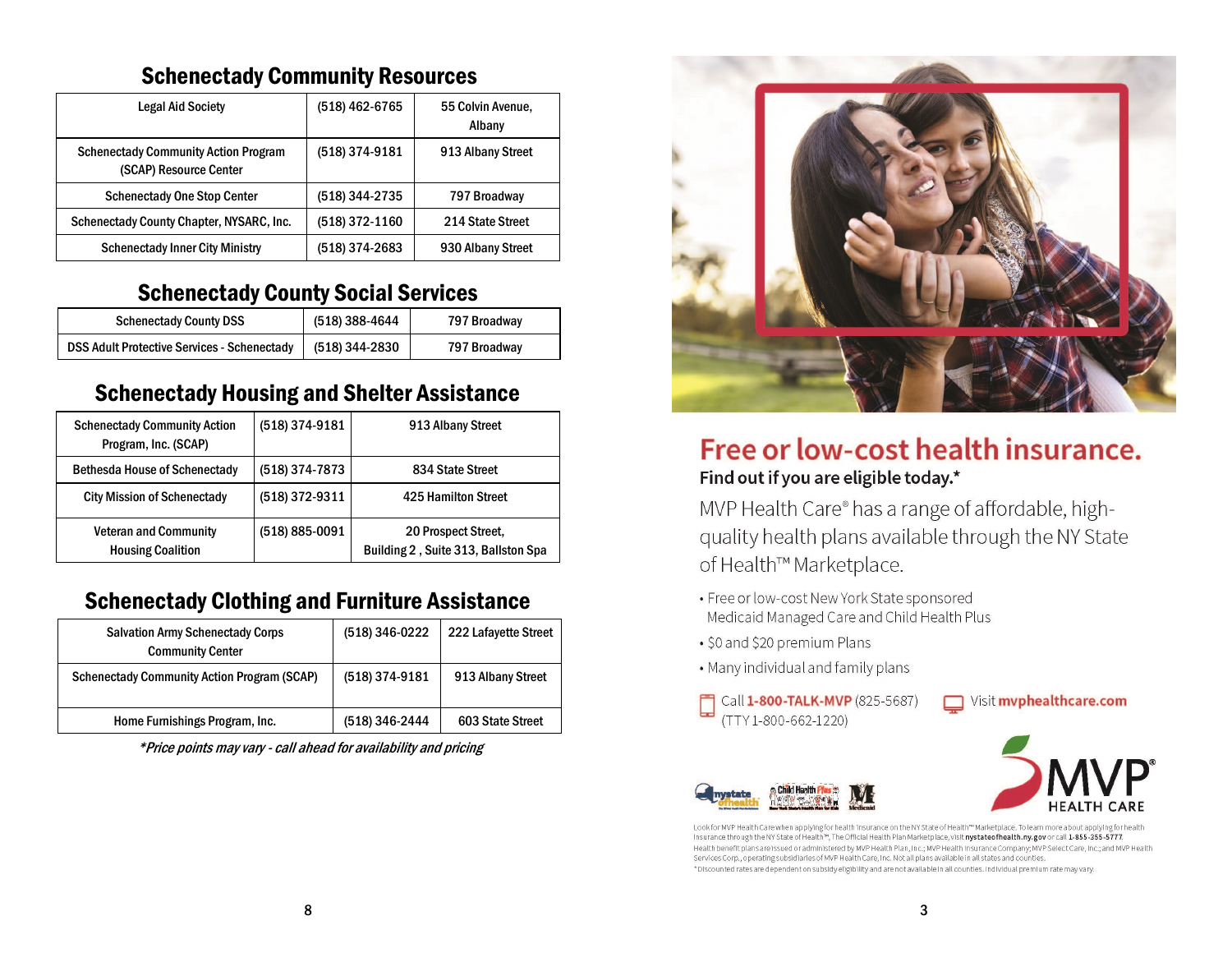# Hotline and Service Referral List

| <b>AIDS Counseling and Testing</b>                  |                                  |
|-----------------------------------------------------|----------------------------------|
| <b>For Referrals</b>                                | (800) 541-2437                   |
| <b>For Counseling</b>                               | (800) 872-2777                   |
| Al-Anon<br>for Friends and Families of Alcoholics   | (518) 292-0577                   |
| <b>Alcoholics Anonymous</b>                         | (518) 463-0906                   |
| <b>Alcoholism and Substance Abuse (NYS Council)</b> | (800) 553-5790                   |
| <b>Cancer Services (NYS)</b>                        | (866) 442-2262                   |
| <b>Child Abuse (Prevention)</b>                     | (518) 447-7177                   |
| Child Abuse Hotline (National)*                     | (800) 422-4453                   |
| <b>Child Health Plus (NYS)</b>                      | (800) 698-4543                   |
| <b>Children and Family Services (NYS Office)</b>    | (800) 345-5437                   |
| <b>Crime Victims Assistance</b>                     | (518) 855-2263                   |
| <b>Domestic Violence Assistance (Unity House)</b>   | (518) 273-8255                   |
| Domestic Violence Hotline (Equinox)*                | (518) 432-7865                   |
| Domestic Violence Hotline (Wellspring)*             | (518) 584-8188                   |
| <b>Eldercare Locator</b>                            | (800) 677-1116                   |
| The Food Pantries for the Capital District          | (518) 458-1167                   |
| Human Trafficking Hotline (National)*               | (888) 373-7888                   |
| <b>Hunger Hotline (USDA National)</b>               | (866) 3-HUNGRY<br>(866) 348-6479 |
| Hunger Hotline (USDA National Español)              | (877) 8-HAMBRE<br>(877) 842-6273 |

### Schenectady Community Meals

#### BREAKFAST

| 7:30 AM - 8:30 AM   | <b>Salvation Army</b><br>Schenectady           | 222 Lafayette St.<br>(518) 346-0222   |
|---------------------|------------------------------------------------|---------------------------------------|
| 8:30 AM - 9:30 AM   | <b>First United</b><br><b>Methodist Church</b> | 603 State St.<br>(518) 374-4403       |
| 10:00 AM - 11:00 AM | <b>Emmanuel Friedens</b><br>Church             | 218 Nott Terrace<br>(518) 374-4114    |
|                     |                                                |                                       |
| 12:00 PM - 1:00 PM  | <b>Salvation Army</b><br>Schenectady           | 222 Lafayette St<br>(518) 346-0222    |
| 3:00 PM             | <b>Bethesda House</b>                          | 834-836 State St<br>(518) 374-7873    |
| 3:00 PM             | <b>City Mission</b>                            | 512 Smith St<br>(518) 246-2275 ext. 0 |
| 1:30 - 2:30 PM      | <b>Christ Church</b><br>Episcopal              | 970 State St<br>(518) 374-3064        |
|                     |                                                |                                       |

| Mon - Fri                       | 5:45 PM                                                     | <b>City Mission</b>                                        | 512 Smith St<br>(518) 246-2275 ext. 0                                                                                                            |
|---------------------------------|-------------------------------------------------------------|------------------------------------------------------------|--------------------------------------------------------------------------------------------------------------------------------------------------|
| Mon<br><b>Tues</b><br>Wed - Fri | 5:30 PM - 6:30 PM<br>5:30 PM - 8:00 PM<br>4:00 PM - 6:30 PM | Quest                                                      | 825 State St<br>(518) 527-1784                                                                                                                   |
| Mon - Fri                       | 5:30 PM -6:00<br>(Ages 6-18)                                | <b>Boys and Girls Club</b><br>Schenectady<br>(5 Locations) | 400 Craig St<br>(518) 374-4714<br>E-37 Yates Village (518)<br>372-3583<br>118 Henry St<br>(518) 372-3620<br>918 Stanley Street<br>(518) 898-5703 |
|                                 | <b>Oakwood Ave Location</b><br>6:00 PM - 6:30 PM            |                                                            | 880 Oakwood Avenue<br>(518) 709-5015                                                                                                             |

\*24 hour hotlines and referrals